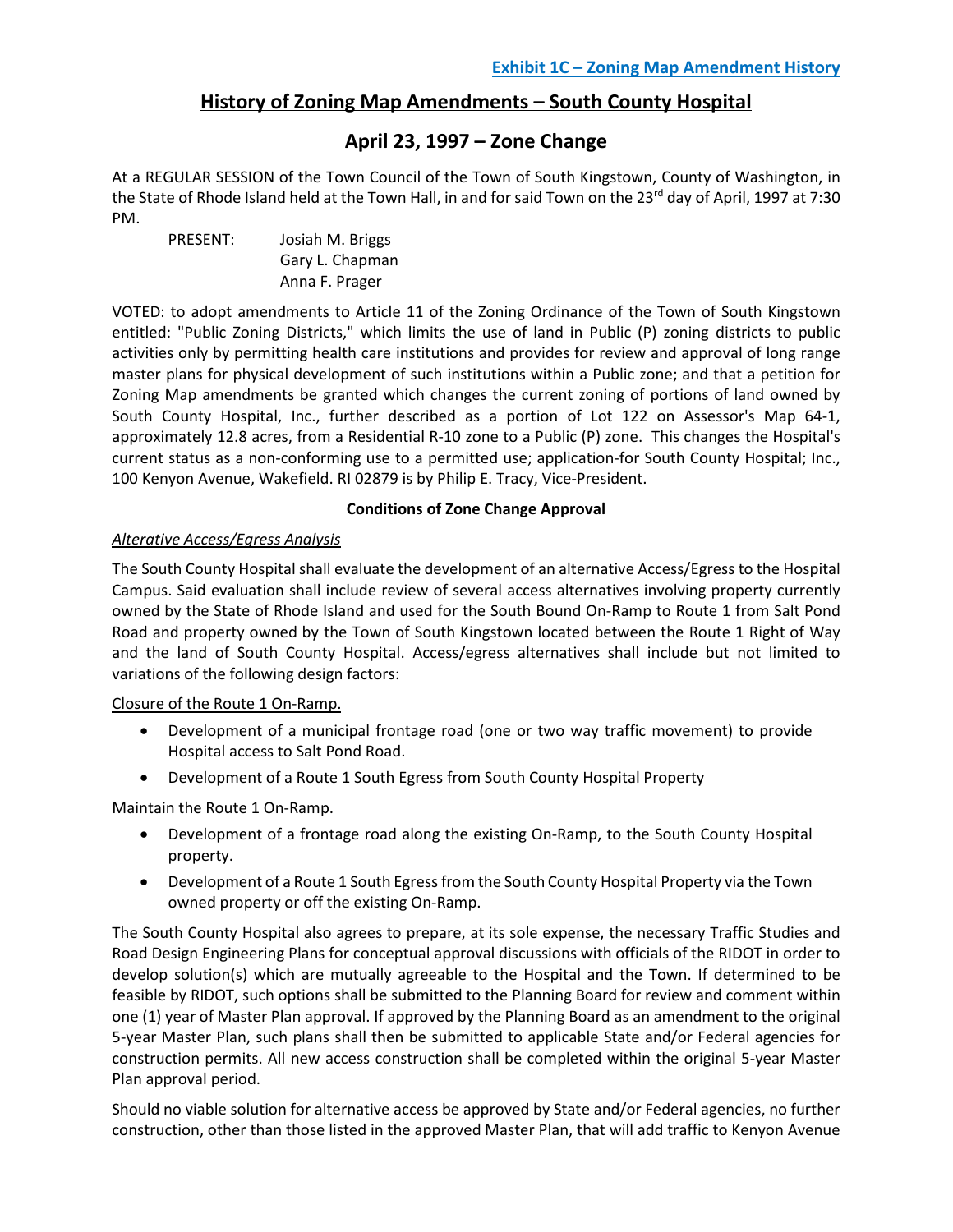or contiguous streets, will be permitted by the Town in subsequent renewals or amendments to the Master Plan.

**\*\*\*\*\*\*\*\*\*\*\*\*\*\*\*\*\*\*\*\*\*\*\*\*\*\*\*\*\*\*\*\*\*\*\*\*\*\*\*\*\*\*\*\*\*\*\*\*\*\*\*\*\*\*\*\*\*\*\*\*\*\*\*\*\*\*\***

## **June 26, 2000 – Zone Change**

At a WORK SESSION of the Town Council of the Town of South Kingstown, County of Washington, in the State of Rhode Island, held at the Town Hall, in and for said Townon the 26<sup>th</sup> day of June, 2000 at 6:45 PM.

PRESENT: Barbara Anne Hackey, President Karen Joy Asher, Vice President Gary L. Chapman Matthew J. McHugh Anna F. Prager

Whereas, South County Hospital Healthcare System (the Hospital) has filed an application for an amendment to the zoning of their property designated as Lot 122 on Assessor's Plat 64-1… **Therefore, the Town Council hereby APPROVES amendments to a Zone Change granted to South County Hospital Healthcare System on April 23, 1997 as follows**:

**The conditions imposed on April 23, 1997 are amended by deleting the following language** (shown in strikethrough text):

### **Conditions of Zone Change Approval**

### *Alterative Access/Egress Analysis*

The South County Hospital shall evaluate the development of an alternative Access/Egress to the Hospital Campus. Said evaluation shall include review of several access alternatives involving property currently owned by the State of Rhode Island and used for the South Bound On-Ramp to Route 1 from Salt Pond Road and property owned by the Town of South Kingstown located between the Route 1 Right of Way and the land of South County Hospital. Access/egress alternatives shall include but not limited to variations of the following design factors:

Closure of the Route 1 On-Ramp.

- Development of a municipal frontage road (one or two way traffic movement) to provide Hospital access to Salt Pond Road.
- Development of a Route 1 South Egress from South County Hospital Property

Maintain the Route 1 On-Ramp.

- Development of a frontage road along the existing On-Ramp, to the South County Hospital property.
- Development of a Route 1 South Egress from the South County Hospital Property via the Town owned property or off the existing On-Ramp.

The South County Hospital also agrees to prepare, at its sole expense, the necessary Traffic Studies and Road Design Engineering Plans for conceptual approval discussions with officials of the RIDOT in order to develop solution(s) which are mutually agreeable to the Hospital and the Town. If determined to be feasible by RIDOT, such options shall be submitted to the Planning Board for review and comment within one (1) year of Master Plan approval. If approved by the Planning Board as an amendment to the original 5-year Master Plan, such plans shall then be submitted to applicable State and/or Federal agencies for construction permits. All new access construction shall be completed within the original 5-year Master Plan approval period.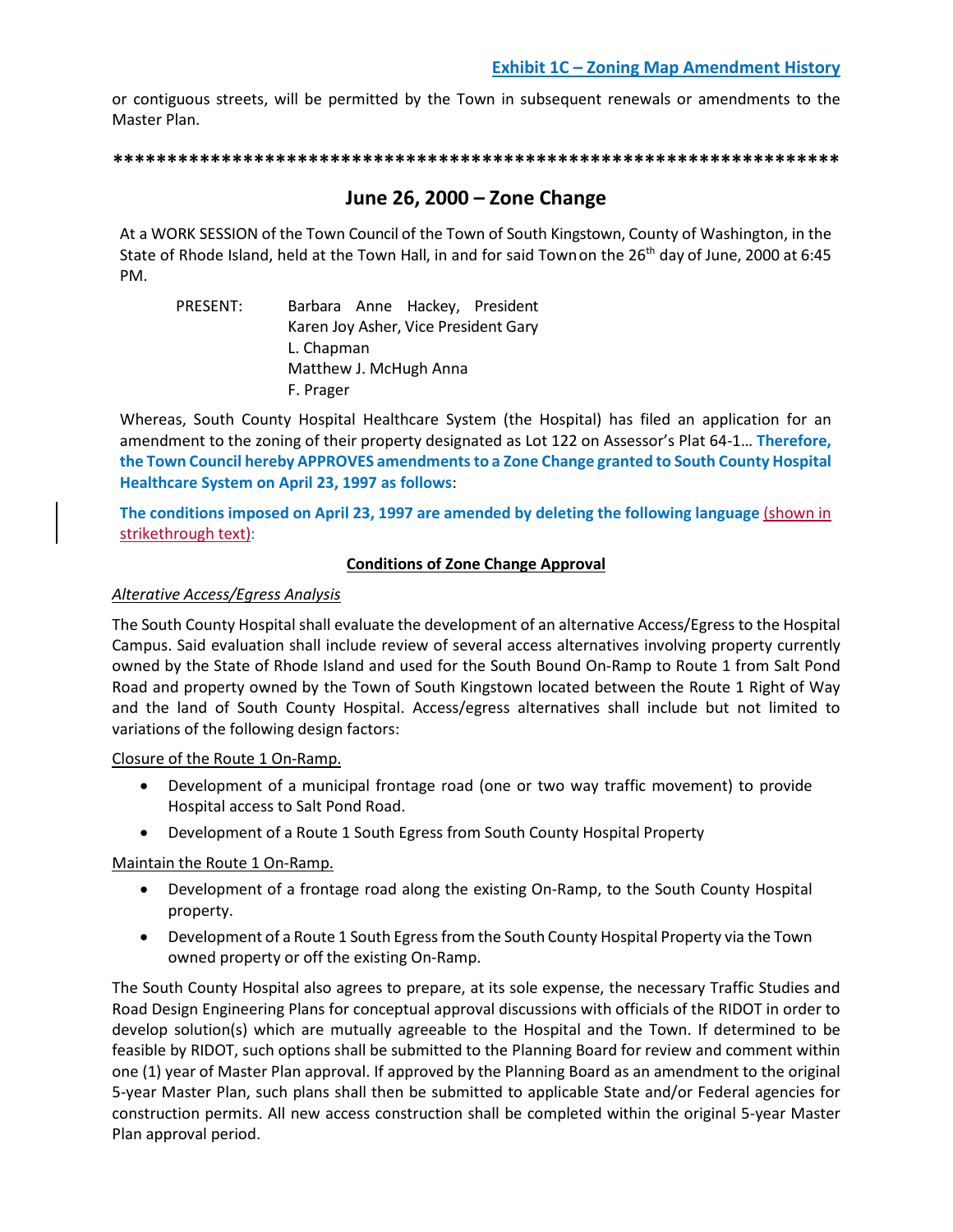Should no viable solution for alternative access be approved by State and/or Federal agencies, no further construction, other than those listed in the approved Master Plan, that will add traffic to Kenyon Avenue or contiguous streets, will be permitted by the Town in subsequent renewals or amendments to the Master Plan.

**…and are replaced with the following language:**

"No institutional enlargement, expansion or intensification beyond the proposed new uses shown on the Master Plan for South County Hospital Healthcare System (as depicted on plans entitled "South County Hospital, Expanded Emergency Department, Renovated and Expanded Ambulatory Services Facilities, Materials Management Building and Expanded Parking, Wakefield, Rhode Island', dated January 10, 2000) shall be permitted".

**All other conditionsimposed by the Town Council on April 23, 1997 shall remain in effect. In addition, the following conditions are added:**

- 1. A full landscape screen of mature trees and/or nursery stock shall be constructed along the westerly perimeter of the Hospital in order to provide an effective audio and visual buffer between the Hospital and residential property on Hillcrest Road. Substantial landscaping within the interior of the site must be developed to visibly screen new building additions and hospital functions from the view of abutting residential properties;
- 2. A full landscape screen of mature trees and/or nursery stock shall be installed along the easterly perimeter of the Hospital adjacent to the westerly right of way line of Town Farm Road from its intersection with Kenyon Avenue to the southerly extent of the Hospital's property, a distance of approximately 400 feet, more or less. This screen shall incorporate the construction of a solid fence, guardrail and mature evergreen plantings in order to block the views of Hospital parking areas and circulator driveways from residents of Town Farm Road and Dobson Street. The Planning Board may require the construction of a retaining wall to be incorporated into this screen. In addition, a partial landscape screen shall be installed from the intersection of Dobson Street and Town Farm Road along the easterly perimeter of the Hospital, a distance of approximately 200 feet in order to screen views of the Hospital from the existing Town ball field;
- 3. A master lighting plan of all exterior lighting on the Hospital campus shall be submitted to the Planning Board as part of Master Plan approval, along with an analysis of lighting levels in all off-street parking areas. The analysis shall include an evaluation of the effect exterior lighting has on adjacent residential property, public streets and wetlands. Existing lighting shall be replaced or modified if necessary, and proposed future lighting shall be designed so as to minimize deleterious impacts to said adjacentproperties;
- 4. The proposed parking structure shall be limited to a maximum of two levels (ground level and deck level). It shall be designed so as to be inconspicuous from adjacent residential property, in particular property on Hillcrest Road. Lighting on both levels of the parking facility shall be controlled so as to minimize glare and spillover to areas outside the structure itself. Glare from headlights of vehicles using the facility at night shall be blocked from outside view. Noise impacts from the proposed deck shall be evaluated and measures shall be taken to eliminate any impacts that would disturb residential areas and wildlife in adjacent wetland areas;
- 5. Parking and loading areas for ambulances and emergency vehicles, if located on the west side of the proposed Emergency Department, shall be fully enclosed by natural and man-made soundproofing barriers so as to effectively reduce any noise levels that would exceed permissible sound levels for residential receptors asprovided in Section 507.15 of the zoning ordinance;
- 6. The Hospital shall study the feasibility of relocating the proposed materials management building to orient the building toward the south, or in a configuration facing away from the Hillcrest Road residential area. If the Planning Board feels that this reconfiguration is infeasible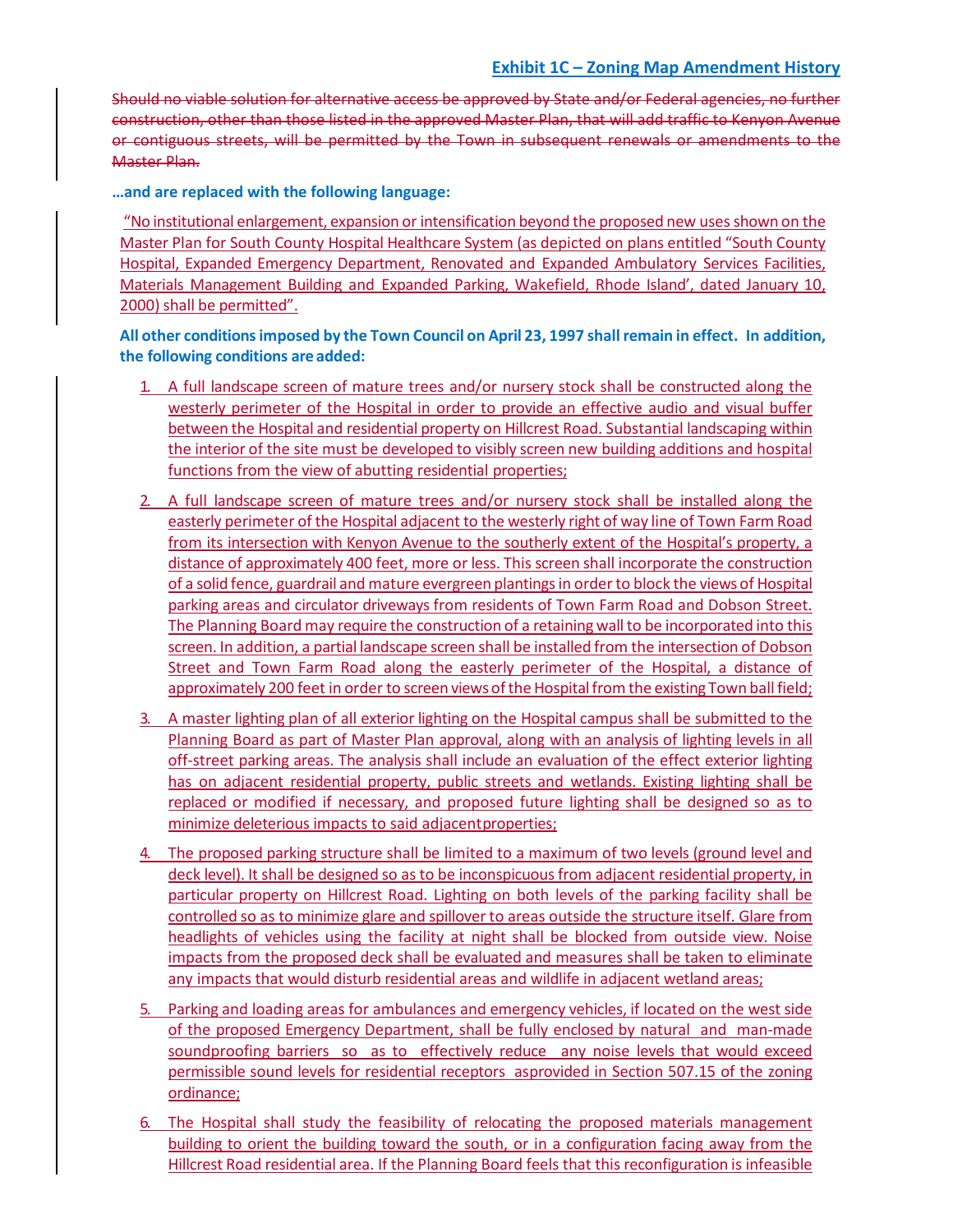during its review of the Master Plan, the parking and loading area for the proposed materials management building shall be fully enclosed or screened so as to create a visual and audio barrier to adjacent residential properties on Hillcrest Road;

- 7. The proposed helistop shall be located in an area which minimizes noise impacts associated with takeoff and landing, especially during evening hours. The location of this facility shall be coordinated with the FAA, and final location shall be subject to the approval of the Planning Board;
- 8. A construction staging and building demolition plan shall be prepared to address the impacts of noise, dust, traffic, vibration, access, hours of operation and other effects of site and building construction and demolition on adjacent residential property and wetland areas;
- 9. The Hospital shall provide the Planning Board with a report on the status of their Master Plan improvements on an annual basis. This report shall contain information on the status and timing of all new and proposed construction, and shall describe all improvements completed as of the date of the report as well as an estimate of the future new construction anticipated by the Hospital for a period of 5 years from the date of thereport;
- 10. Once every two years, the Hospital shall provide the Planning Board with a study assessing traffic conditions on the Hospital property and streets in the vicinity of the Hospital. The first report shall be provided six months after the date of issuance of the Certificate of Occupancy for the new Emergency Department. Should any traffic study find unsafe traffic conditions being generated by vehicles accessing, exiting or traveling within the Hospital property, the Hospital shall immediately undertake efforts, in conjunction with the Town and its agencies, including the Planning Board, to alleviate those conditions;
- 11. During Master Plan review, the Planning Board shall have the authority to require the Hospital to provide any plans, drawings, studies, or other information necessary to ensure that the approved Master Plan is consistent with the conditions attached to this amendment to the zoning ordinance; and,
- 12. Notwithstanding the provisions of this zoning ordinance amendment, minor changes may be made to the approved Master Plan pursuant to the provisions of Section VI.C.2 of the Subdivision and Land Development Regulations. Major changes to the approved Master Plan, as defined in Section VI.C.3 of the Subdivision and Land Development Regulations, shall require subsequent amendment of the conditions attached to this amendment to the zoning ordinance by the Town Council. Provided, however that interior renovations and changes in the interior layout of rooms within the Hospital are not considered changes to the approved Master Plan

**\*\*\*\*\*\*\*\*\*\*\*\*\*\*\*\*\*\*\*\*\*\*\*\*\*\*\*\*\*\*\*\*\*\*\*\*\*\*\*\*\*\*\*\*\*\*\*\*\*\*\*\*\*\*\*\*\*\*\*\*\*\*\*\*\*\*\***

# **May 29, 2001 – Zone Change**

At a REGULAR SESSION of the Town Council of the Town of South Kingstown, County of Washington, in the State of Rhode Island, held at the Town Hall, in and for said Town on the 29<sup>th</sup> day of May A.D., 2001 at 7:30 PM.

PRESENT: James W. O'Neill, President Barbara Anne Hackey, Vice President Karen Joy Asher Carole A. Costanza Anna F. Prager

UNANIMOUSLY VOTED: to approve an application requesting an amendment to a change of zone originally granted on April 23, 1997 and amended on June 26, 2000, as shown on Exhibit 1 attached hereto, and with amendments as described as attached hereto. **Said request is to amend the zoning from GI**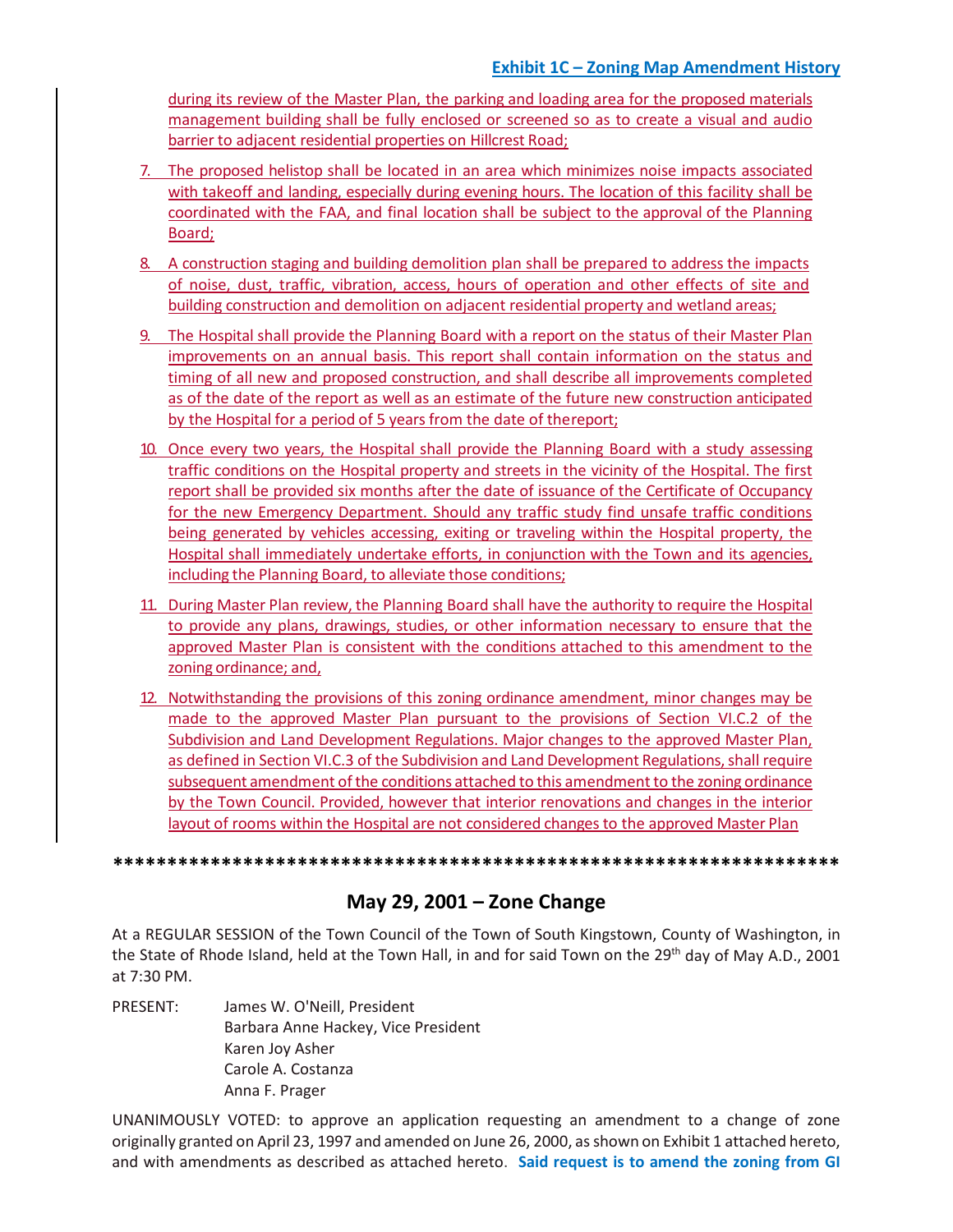**with conditions to GI without conditions**for property located at 100 Kenyon Avenue, Wakefield, RI 02879 and designated as Tax Assessor's Map 64-1, Lot 122, approximately 17.6 acres. Application by Louis R. Giancola, President and CEO, South County Hospital Healthcare System, 100 Kenyon Avenue, Wakefield, RI 02879.

**1) The conditions set forth in a letter to Louis R. Giancola, President & CEO, South County Hospital & Healthcare System from the Planning Board dated May 11, 2001 are adopted as amended as follows:**

No institutional enlargement, expansion or intensification beyond the proposed new uses as outlined in the documents entitled 'Request for Zoning Change, South County Hospital Healthcare System, Dated April 6, 2001 and South County Hospital Facility Improvement Program, Dated April 6, 2001 shall be permitted.

In addition, the Planning Board shall consider the following issues during the subsequent review of the Master Plan to be filed by South County Hospital Healthcare System.

- 1. A master lighting plan of all exterior lighting on the Hospital campus shall be submitted to the Planning Board as part of Master Plan approval, along with an analysis of lighting levels in all off-street parking areas. The analysis shall include an evaluation of the effect exterior lighting has on adjacent and/or surrounding residential property, public streets and wetlands. Existing lighting shall be replaced or modified if necessary and proposed future lighting shall be designed so as to minimize deleterious impacts to said adjacent and/or surrounding properties;
- 2. A construction staging and building demolition plan shall be prepared to address the impacts of noise, dust, traffic, vibration, access, hours of operation and other effects of site and building construction and demolition on adjacent residential property and wetland areas;
- 3. The Hospital shall provide the Planning Board with a report on the status of their Master Plan improvements on an annual basis. This report shall contain information on the status and timing of all new and proposed construction, and shall describe all improvements completed as of the date of the report as well as an estimate of the future new construction anticipated by the Hospital for a period of 5 years from the date of the report;
- 4. Once every two years, the Hospital shall provide the Planning Board and Town Council with a study assessing traffic conditions on the Hospital property and streets in the vicinity of the Hospital. The first report shall be provided six months after the date of issuance of the Certificate of Occupancy for the new Emergency Department. Should any traffic study find unsafe traffic conditions being generated by vehicles accessing, exiting or traveling within the Hospital property, the Hospital shall immediately undertake efforts, in conjunction with the Town and its agencies, including the Planning Board, to alleviate those conditions, including the consideration of direct access to Route 1;
- 5. During Master Plan review, the Planning Board shall have the authority to require the Hospital to provide any plans, drawings, studies, or other information necessary to ensure that the approved Master Plan is consistent with the conditions attached to this amendment to the zoning ordinance; and
- 6. Notwithstanding the provisions of this zoning ordinance amendment, minor changes may be made to the approved Master Plan pursuant to the provisions of Section VI.C.2 of the Subdivision and Land Development Regulations. Major changes to the to the approved Master Plan, as defined in Section VI.C.3 of the